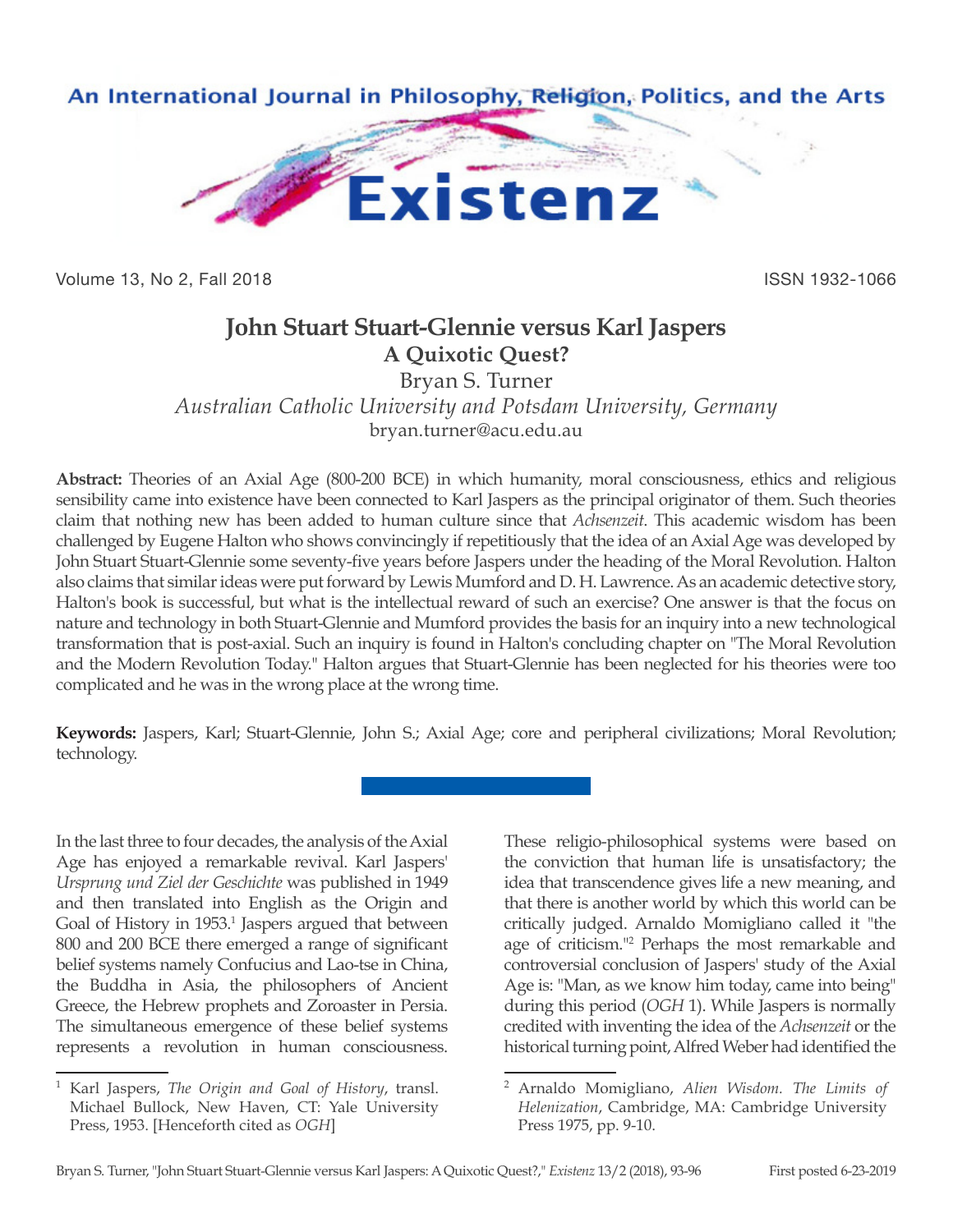synchronicity of the emergence of universally oriented religious and philosophical systems from the ninth to the sixth century BCE lasting until the sixteenth century after which there was nothing new in either religion or philosophy. However, in his comparative sociology, Max Weber had also recognized the significance of the Hebrew prophets and the contributions of the Asian religions in his comparative sociology.3

The idea of an Axial Age probably gained traction in more recent sociology through publications by Shmuel Eisenstadt, however the contemporary vitality of the theory rests on the writings by Robert Bellah and Hans Joas. Like Jaspers and Weber, Bellah's evolutionary view of religion suggests that nothing new was added by Christianity and Islam that has not already been present in the Axial Age religions.4

This is, so to speak, the settled account of the origins axial age debate. Obviously there have been criticisms of the idea. For example, John Boy and John Torpey argue that Jaspers completely ignored the global South and ruled out any possibility of significant spiritual or cultural development after this period.<sup>5</sup> For example with Jesus or the Prophet Mohammed there were no second-wave turning points with the axial-age foundations.

However, what I refer to as "the settled account" has been challenged by Eugene Halton in various publications, especially in *From the Axial Age to the*  Moral Revolution.<sup>6</sup> Halton's main contention is that the Scottish folklorist John Stuart Stuart-Glennie—a folklorist from Scotland who presented his ideas to a sociological audience—had identified the Axial Age as the "Moral Revolution of the sixth century B.C." some seventy-five years before Jaspers' theory.<sup>7</sup> Halton also draws attention to the works of Lewis Mumford and D. H. Lawrence, both of which had identified axial age transformations in the long history of humanity.

Halton sets out several reasons for the reconsideration of Stuart-Glennie's work. First, he should be given due credit for his fully developed theory long before Jaspers. Secondly, his notion of a Moral Revolution gives a better description of the period than "Axial" does. Thirdly, Stuart-Glennie's understanding of the period provides a better grasp of its context.

Stuart-Glennie was certainly an active and energetic man with an encyclopedic mind. He was a prolific writer. Halton draws our attention to several of his outstanding works. Besides his contributions to the study of folklore, Stuart-Glennie also belonged to an influential circle of intellectuals around the London School of Economics, which included Patrick Geddes, Victor Branford, L. T. Hobhouse, and Francis Galton. As a socialist, he was also associated with the Fabian Society, a centralist version of socialism founded in 1884. How then might we explain the neglect of his work? Halton's answer correctly proposes that "some combination of the complexity and originality of his ideas, plus the facts that he was not affiliated with a university and left no students played a role" in his neglect (*AMR* 11).

Stuart-Glennie called the period the "Moral Revolution" as the religions that emerged in and from that period were religions of conscience rather than of custom. He also adopted the idea articulated by Momigliano that criticism (of empirical reality) emerged in this period. This was a time marked by "the first beginnings of general reflection on the Past, and speculation on the Future of Mankind; the first beginnings, therefore, of Universal, and Philosophical History."<sup>8</sup> Ideas of brotherly love and equality began to appear in philosophical systems that were distinct from religious ideas. A critical feature of this revolution was therefore the spread of literacy allowing for the storage and tradition of these ideas. Alongside these cultural

Bryan S. Turner, "Max Weber and the Sociology of Religion," *Revue Internationale de Philosophe* 276/2 (2016), pp.141-150.

<sup>4</sup> Robert N. Bellah, *Religion in Human Evolution: From the Paleolithic to the Axial Age*, Cambridge, MA: The Belknap Press/Harvard University Press, 2011.

<sup>5</sup> John D. Boy and John Torpey, "Inventing the Axial Age: The Origins and Uses of a Historical Concept," *Theory and Society* 42/3 (May 2013), 241-259.

<sup>6</sup> Eugene Halton, *From the Axial Age to the Moral Revolution: John Stuart-Glennie, Karl Jaspers, and a New Understanding of the Idea*, London, UK: Palgrave Macmillan, 2014. [Henceforth cited as *AMR*]

<sup>7</sup> John Stuart Stuart-Glennie, "Sociological Studies," in *Sociological Papers*, 1905 Vol. II, London, UK: MacMillan

<sup>&</sup>amp; Co.Ltd., pp. 243-304, here p. 267. Hathi Trust access https://hdl.handle.net/2027/uc1.b3136623.

<sup>8</sup> John Stuart Stuart-Glennie, *The Modern Revolution; Introductory Historical Analysis; In the Morningland, or, The Law of the Origin and Transformation of Christianity, Volume 1: The New Philosophy of History, and The Origin of the Doctrines of Christianity*, London, UK: Longmans, Green, and Co. 1873, pp. 213-4. Hathi Trust access https://hdl.handle.net/2027/hvd.hnvxzu. [Henceforth cited as *ML*]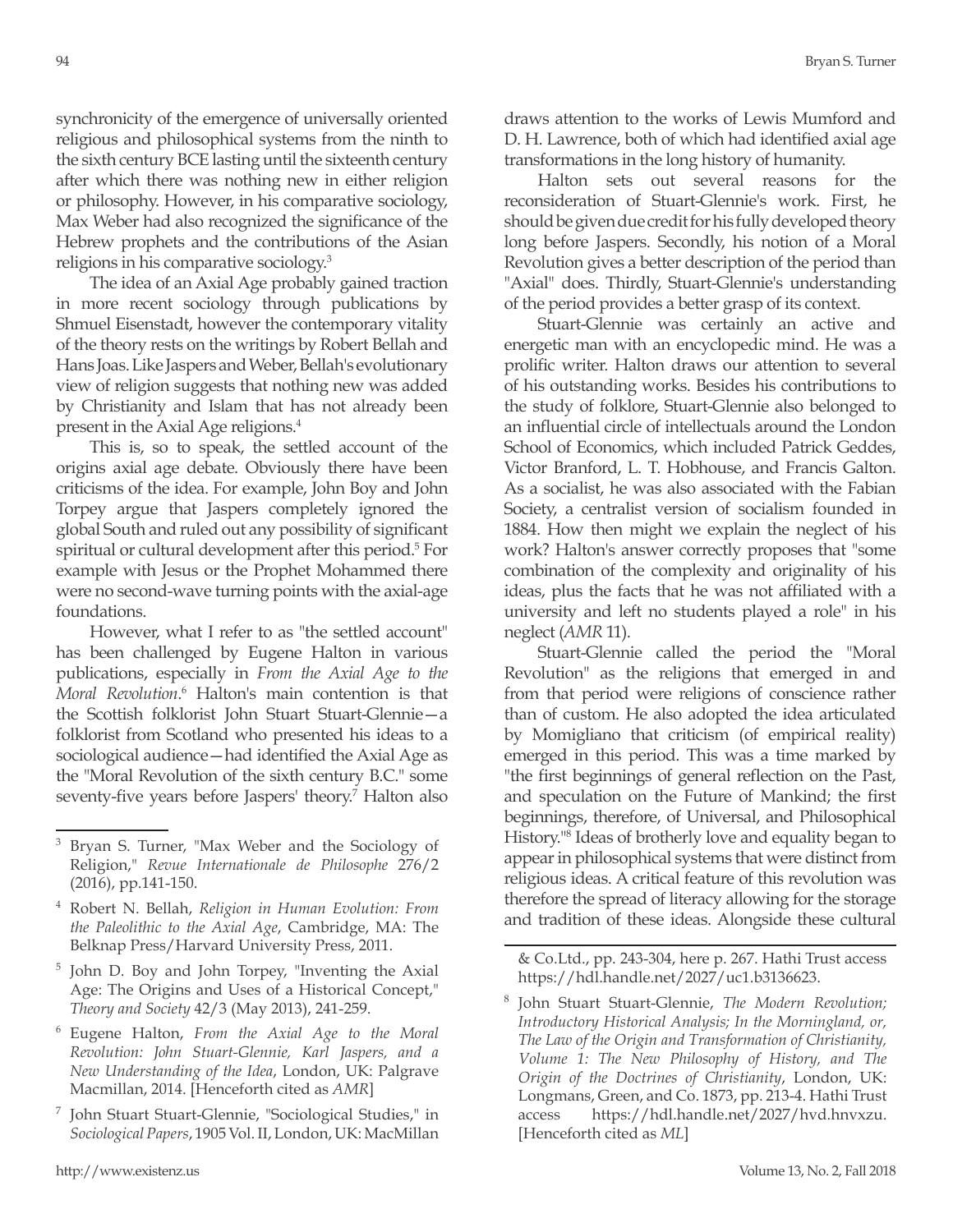changes, there was the beginning of urbanization, the building of states and the emergence of empire by Cyrus the Great. Stuart-Glennie also developed distinctive ideas about the nature of religion and its development. He examined theories of causality as marking important transitions in human consciousness that began to separate subjective and objective realms. Halton, in my view correctly, gives Stuart-Glennie credit for spelling out the material and technological changes that made this revolution possible. He paid close attention to the changes in man's relationship to the natural world, both animate and inanimate, that came about through technologies. This material dimension has been largely absent from accounts related to the Axial Age.

Although Halton has undertaken a systematic and detailed presentation of Stuart-Glennie's ideas, he presents only few critical responses to Stuart-Glennie's considerable oeuvre. In fact his main criticism is with regard to Stuart-Glennie's racist view of history and human achievement, but he points to parallel limitations in Jaspers' philosophy where Jaspers rejected the civilizations of Africa and the Americas as contributing anything of significance to human spiritual development: "We see the vast territories of Northern Asia, Africa, and America, which were inhabited by men but saw nothing of importance to the history of the spirit" (*OGH* 22). Jaspers was primarily concerned to reject Georg W. F. Hegel's *Philosophy of History* in which he asserted for example that China had no history and was inescapably stagnating, and that Africans had no understanding of universality being locked into a localized and particular culture. The key issue for Jaspers was the unity of humankind and human history.

My main criticism of Halton is that he somewhat repetitiously tells us that Stuart-Glennie described the Axial Age in great detail seventy-five years before the publication of Jaspers' *Ursprung und Ziel der Geschichte*, yet he does not tell us why this fact is intellectually important. It is obviously important to get the historical background correct, but would it really matter if yet another obscure writer had described the axial age one hundred years before Jaspers? I call this a Quixotic Quest, because it does look like attacking windmills. Halton is not accusing Jaspers of plagiarism, but rather that Jaspers simply did not know that Stuart-Glennie, Mumsford and Lawrence had developed similar ideas about the transformative character of this early period of human history. Despite the Quixotic attack, it can be said that Halton has written an important book that

considers the possibility of a next transformation in chapter six. In fact the most important chapter in the book is the conclusion in which he begins to see the real weakness in the Axial Age debate.

With respect to Jaspers, his work concerning the Axial Age can be considered in the context of the fall of Nazi Germany and the collective self-reflection that occupied and continues to occupy German public debate. Jaspers' conception of an Axial Age was developed alongside his concern with war guilt.<sup>9</sup> Jaspers' aim was not so much to show how the spirit of humanity had flourished in the work of diverse religious figures but rather that humans belong to a single and inclusive history. Humanity is a single story with a common origin. Stuart Glennie, by comparison, never abandoned his racist views, and this fact may explain why it is Jaspers rather than Stuart Glennie that has been associated with a moral revolution of ancient history. Stuart Glennie's views about race, genetics, and nature jar with modern historical sensitivities.

However, there is a problem with Jaspers' account if one tries to reconcile his deep commitment to the idea of the unified and singular history of human beings with his idea of history as a diffusion of ideas from a core (Europe and the Near East) to the periphery (Africa, the Americas, Japan and the Pacific). It is regarding this issue that Halton is perhaps most critical of Jaspers:

The attunement to the wild habitat through the gathering, hunting, ritual, dramatic, play and identifying practices of the sacred game marked a spiritual achievement of the deepest significance in human evolution, feeding body and soul, helping propel us into our symbolizing species. Jaspers's idea that "the history of the spirit" turned upon the axial period is a conceit of anthropocentric mind, encapsulated within an all-too-human world. [*AMR* 69]

One defense of Jaspers is that he was writing in the immediate context of the aftermath of the atrocities of World War II, and was seeking an idea of a shared world as conceived by the great minds of the Axial Age. Another interpretation is offered by Torpey who, following the work of the historian Philip Curtin, notes that the aridity of sub-Saharan Africa blocked the dispersion of axial-age ideas and that the Americas were not known to Europeans until 2,000 years after the axial breakthrough. Thus the inhabitants of the periphery "might not have participated in these developments,

<sup>9</sup> Karl Jaspers, *The Question of German Guilt*, transl. E. B. Ashton, New York, NY: Dial Press, 1947.